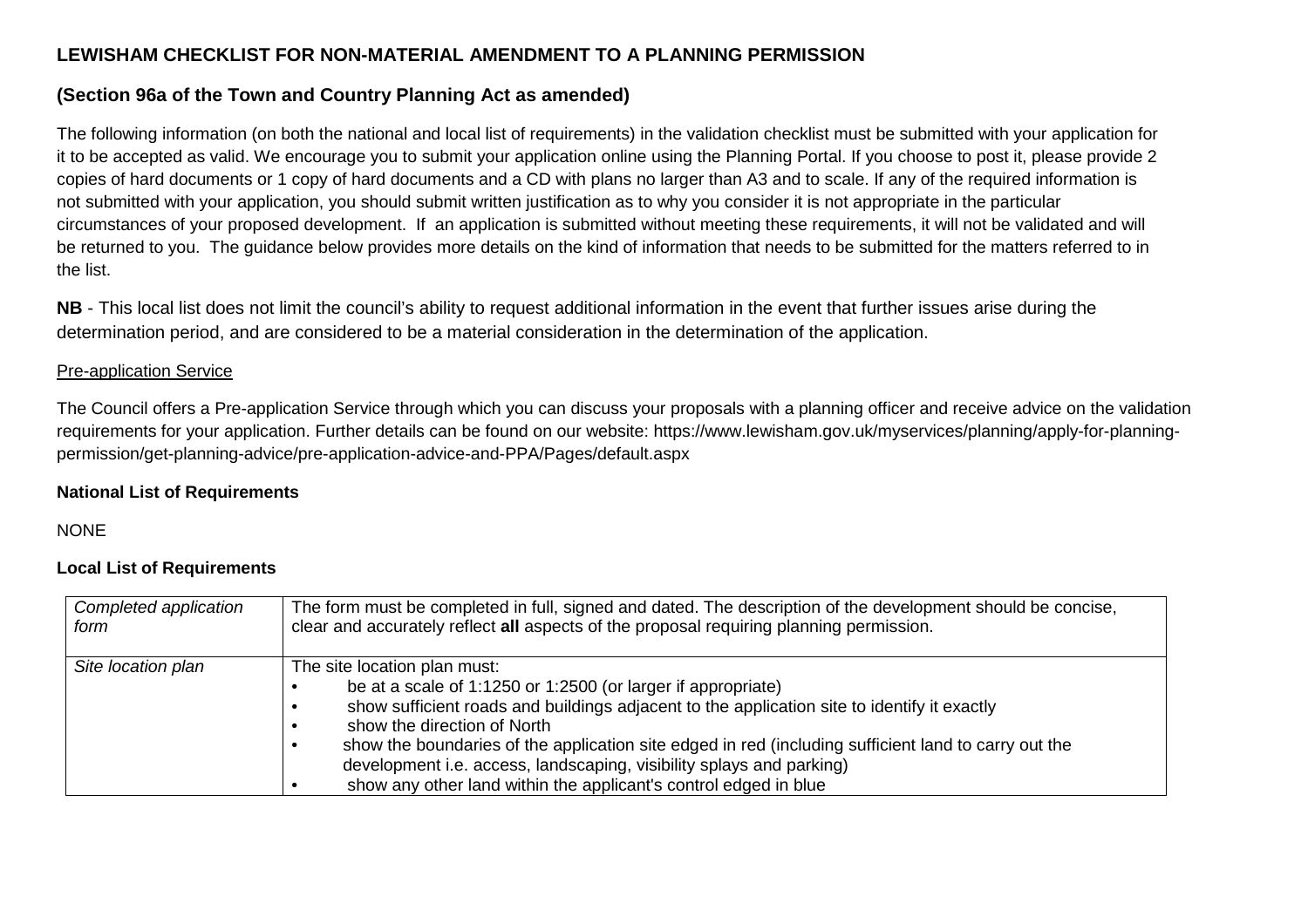| The appropriate fee                                                    | Please follow this link which sets out the fee structure and guidance on exempt applications:                                                                                                                                                                                                                                                                                                                                                                                                                                                                                                                                                                                                                                                                                                                                                                                                                                                                                                                               |
|------------------------------------------------------------------------|-----------------------------------------------------------------------------------------------------------------------------------------------------------------------------------------------------------------------------------------------------------------------------------------------------------------------------------------------------------------------------------------------------------------------------------------------------------------------------------------------------------------------------------------------------------------------------------------------------------------------------------------------------------------------------------------------------------------------------------------------------------------------------------------------------------------------------------------------------------------------------------------------------------------------------------------------------------------------------------------------------------------------------|
|                                                                        | https://www.lewisham.gov.uk/myservices/planning/apply-for-planning-permission/Download-                                                                                                                                                                                                                                                                                                                                                                                                                                                                                                                                                                                                                                                                                                                                                                                                                                                                                                                                     |
|                                                                        | forms/Pages/default.aspx                                                                                                                                                                                                                                                                                                                                                                                                                                                                                                                                                                                                                                                                                                                                                                                                                                                                                                                                                                                                    |
|                                                                        | Each application must have a separate fee, we do not accept one fee for several applications at different<br>addresses. If you are submitting your application through the Planning Portal or another on-line application<br>submission service, you can pay online at the same time. However, if you submitting an application directly to us,<br>via email or post, you can make a payment by debit or credit card over the telephone by calling us on 020 8314<br>7400 between 9:00 and 17:00, Monday to Friday. Alternatively, we can contact you for payment if you endorse<br>either panel 1 or 2 of the application form (depending on who we should contact for payment) with "Card Payment<br>required". Please also ensure the correct contact telephone number has been entered on the form. We will then<br>telephone you to collect payment.<br>You can pay with most debit or credit cards, except Diners Club and American Express. We no longer accept<br>cheques, unless this has been pre-agreed with us. |
| Plans and drawings or                                                  | Minimum requirements                                                                                                                                                                                                                                                                                                                                                                                                                                                                                                                                                                                                                                                                                                                                                                                                                                                                                                                                                                                                        |
| information necessary to<br>describe the subject of the<br>application | S96A applications must be accompanied by a marked up version of the approved plans to show the position and<br>nature of all proposed changes for information purposes. The proposed plans must be a full update or revision of<br>the originally approved plans and must include all information and clarifications originally included on the approved<br>plans. Applications proposing changes to the layout/size of residential accommodation, must state room sizes and<br>overall unit sizes on the plans.                                                                                                                                                                                                                                                                                                                                                                                                                                                                                                            |
|                                                                        | General plan requirements<br>All submitted plans and drawings must:<br>- include a title and drawing number (with the relevant revision number as necessary)<br>-show the direction of north<br>- be drawn to an identified metric scale (e.g. 1:50, 1:100, 1:200)<br>- include key written dimensions and a scale bar showing a length of 1 metre and 10 metres<br>- state at which paper size the scale applies e.g. scale 1:200 at A3<br>- show the proposed development in relation to the site boundaries and other existing buildings on the site<br>- show the proposed and existing situation on separate drawings.<br>The scale bar, written dimensions and paper size are required to provide clear information on the scale to avoid<br>errors and misinterpretation due to variations and accuracy associated with the copying and printing of plans that<br>have been stored electronically.                                                                                                                   |